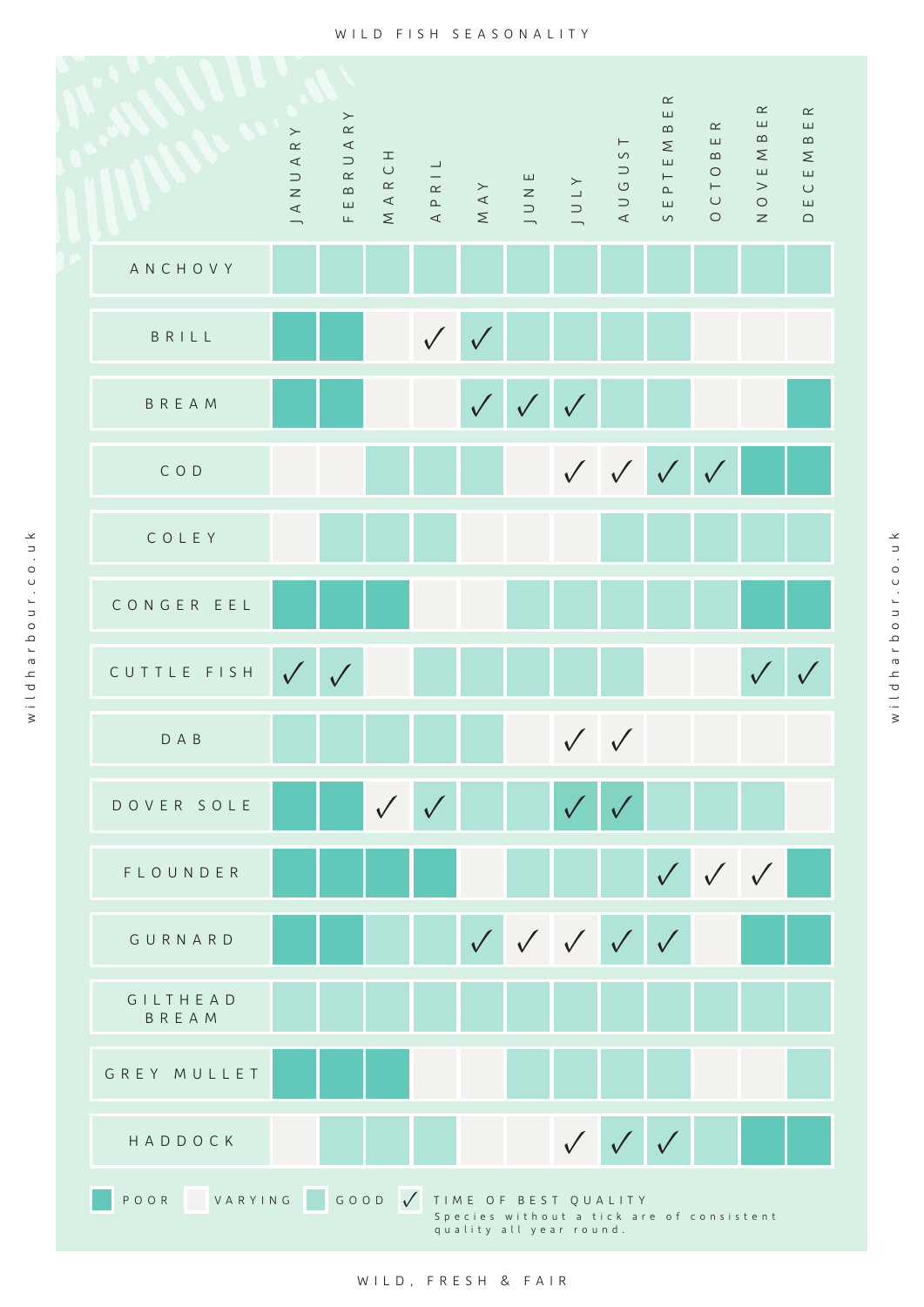

wildharbour.co.uk

wildharbour.co.uk